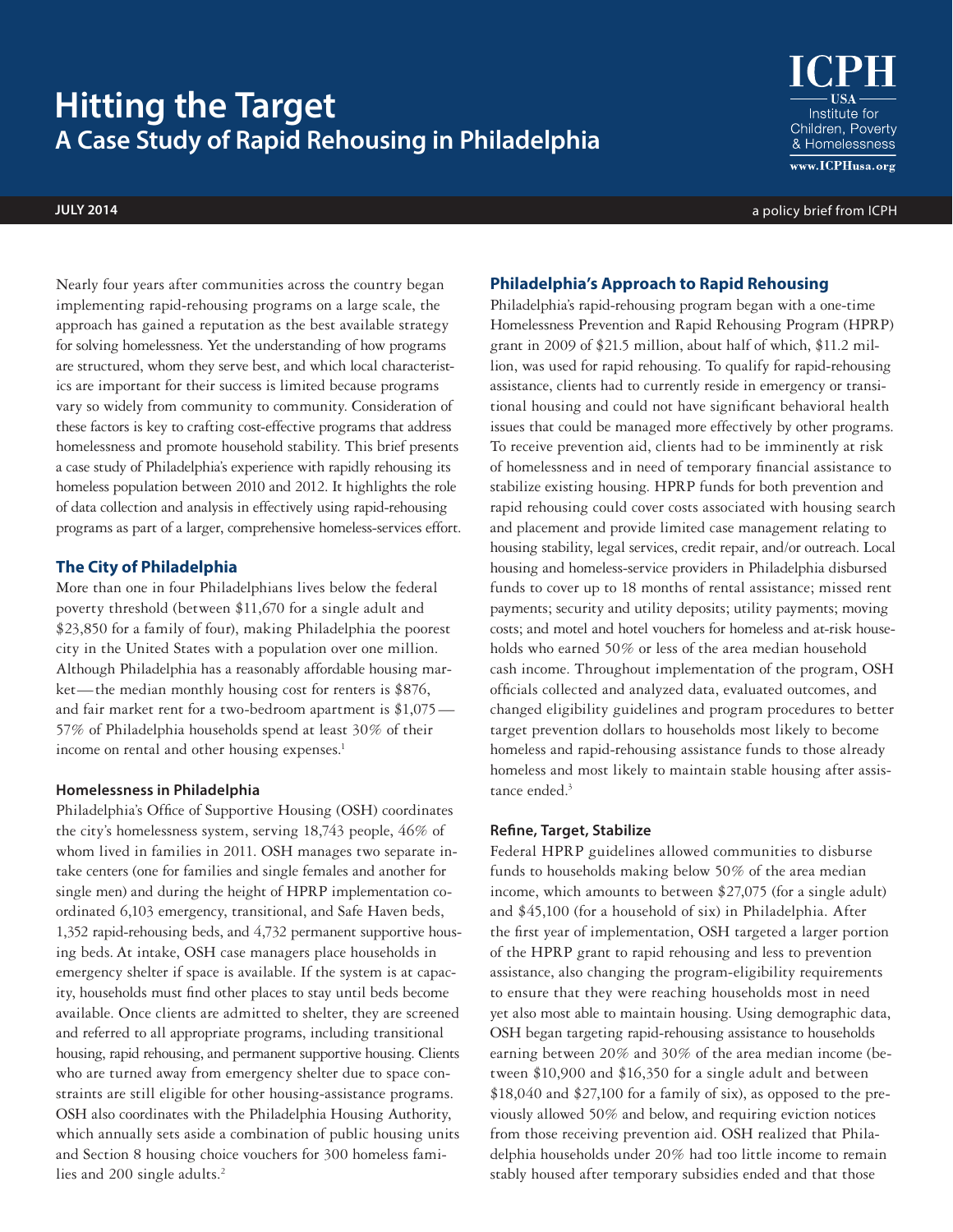above 30% would more likely be able to maintain housing even without temporary subsidies.<sup>4</sup>

With these new guidelines in mind, case managers at emergency or transitional-housing facilities screened clients for rapidrehousing program eligibility and forwarded applications to OSH for decisions about enrollment. Once applications were approved, each provider found housing options for clients through its own network of landlords, accompanied clients to a maximum of three apartment visits, and helped to negotiate lease terms. The process took roughly 60 days from referral to lease date. To incentivize landlords and provide stability to rapidly rehoused tenants, OSH disbursed aid for a minimum of 12 months, with tenants contributing 30% of household income toward rent. Housing providers were instructed to work with clients to find homes whose rents would not be more than 50% of current household income, as OSH found that households paying more than that were more likely to return to shelter.<sup>5</sup>

## **Results Over Time**

By the end of the grant period, Philadelphia had provided 4,286 households with prevention services and 1,379 households with an average of \$6,000 in rapid-rehousing assistance; some households received both. Median monthly household income at entry was between \$501 and \$750, and in FY2011 13% of all homeless people in the city, at most, received rapid-rehousing assistance. Figure 1 shows the results for those clients who received rapid-rehousing assistance. Over the grant period, more than two-thirds (69%) of all people—individuals and families—exited the program to permanent housing without any ongoing subsidies, covering rent on their own; 15% moved to permanent supportive housing; and 13% left the program for permanent housing with some other ongoing subsidy, such as public housing, Veterans Affairs Supportive Housing (VASH) subsidies, or housing choice vouchers.<sup>6</sup>

When differences between families and individuals were explored, a much higher percentage of families than singles were found to have exited to permanent supportive housing (18% vs. 3%) or exited the program with some other ongoing housing subsidy (16% vs. 4%). For the 34% of families who exited into either permanent supportive housing (18%) or housing with subsidies (16%), assistance was used primarily to tide over households in shelter or other temporary housing who were awaiting placement into long-term programs such as supportive housing, public housing units, or housing choice vouchers. The remaining two-thirds of families exited to permanent housing without further rental assistance. In addition, almost nine out of ten single adults (89%) who participated in the program exited without further subsidies.

What is unknown for both individuals and families who exited without subsidies is whether the assistance was sufficient to stabilize households or if additional funds were needed but unavailable. On one hand, the high percentage in both groups who did not receive subsidies could reflect the efficiency with which the program was targeted to households that had specific income ranges and were in housing that was affordable to them at their current, rather than expected, income levels. On the other hand, the disparity between the proportion of single households exiting to housing without subsidies and that of families doing so may also reflect the different barriers facing each group. Affordable housing may be easier to find for one person than for a family of two or three. Families must also shoulder additional expenses for child care, clothing, food, transportation, and other necessities for children. Only more detailed and longerterm data that distinguishes between families and individuals can answer the many remaining questions about the effectiveness of the program; nevertheless, the availability of affordable housing and the existence of longer-term housing subsidies in Philadelphia are worth noting in the overall evaluation of the program.

#### **Figure 1**

## PARTICIPANT DESTINATIONS AT PROGRAM EXIT AFTER RECEIPT OF RAPID-REHOUSING AND/OR DIVERSION ASSISTANCE

Housing with no subsidy Permanent supportive housing Housing with subsidy **Other** 

All people *n =*1443; individuals *n =*318; people in families *n =*1,125. Note: The numbers of people do not total 1,379 because some households entered the system more than once. Subsidies include but are not limited to VASH subsidies, public housing units, and housing choice vouchers. Other categories in responses to surveys include "jail or prison," "don't know," "refused," "transitional housing," or "other." Source: U.S. Department of Housing and Urban Development, *Homelessness Prevention and Rapid Rehousing Program Annual Performance Reports,* 2010–12.

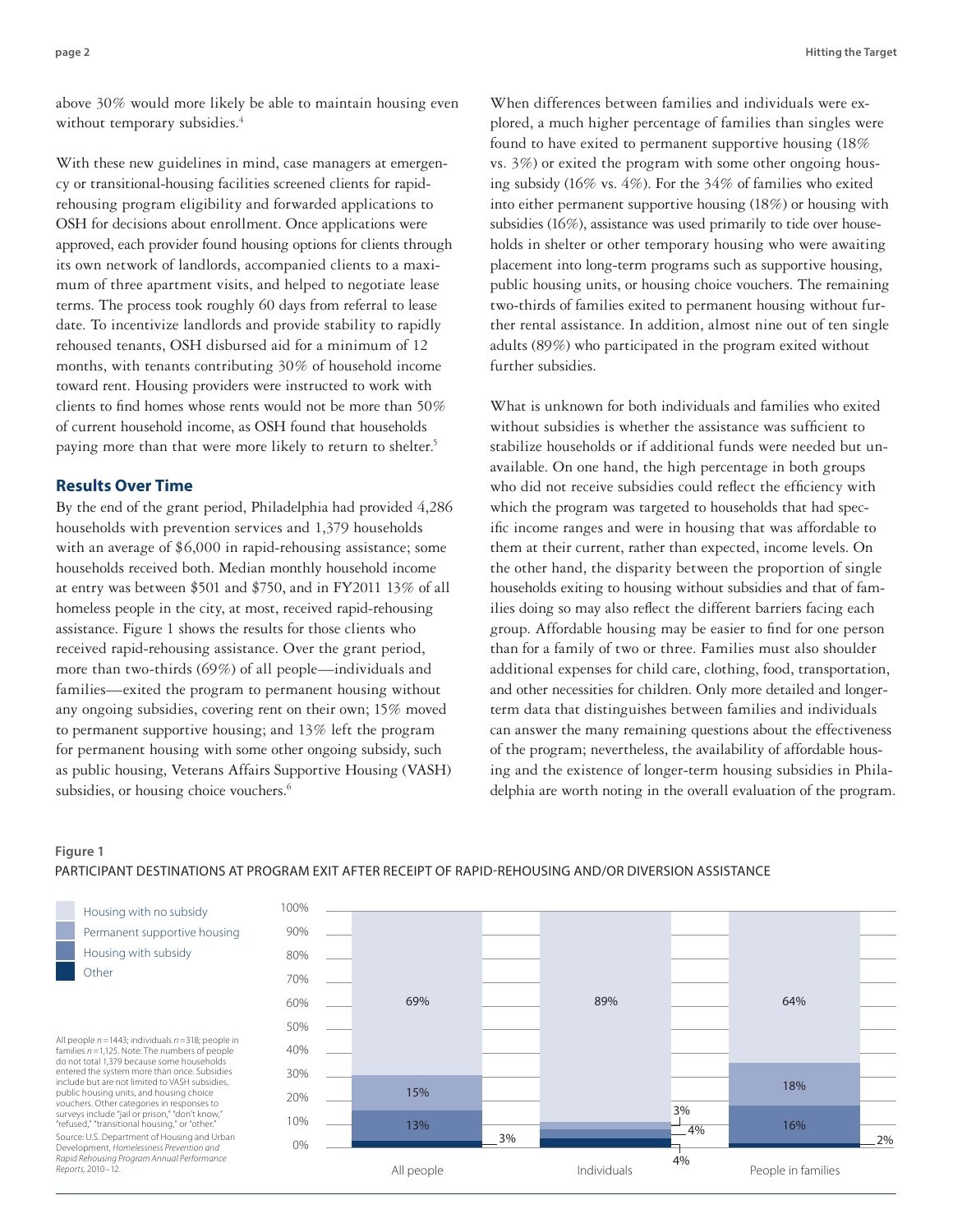As part of its ongoing efforts to evaluate and improve its housing and homeless services, OSH commissioned an analysis and found that 13.6% of households who received rapid-rehousing assistance between October 2009 and July 2013 returned to shelter, compared with 39% in a matched comparison group (a comparison between individuals and families is unavailable). A separate survey of clients six months after program exit found that 69% of respondents were still residing in the same units they had occupied when they exited the program, 51% were current on their rent, and 65% were not in the eviction process (see Figure 2). These results raise concerns, as half (49%) of the households are not current on their rent at the six-month mark, 35% are in the eviction process, and only one-quarter are keeping up with their utility bills. While only half of the surveys sent out (47%) were returned and the proportion of respondents who received prevention funds as opposed to rapid-rehousing assistance is unclear, the survey shows some of the strongest data to date about the utility of targeting rapid-rehousing aid to households who have income. Still, neither distinguishes between families and single-adult households, nor does either present housing outcomes after 12 and 24 months. Without longer-term, household-specific data, these studies are of limited utility in understanding program impacts.<sup>7</sup>

#### **Figure 2**





*n=*1,404; non-responses *=* 1,245. Source: City of Philadelphia Office of Supportive Housing.

The vital importance of using household income to target services and resources is apparent when data show that 90% of all households had no change in income between entering and exiting the program (see Figure 3). Because OSH chose to target rapid-rehousing assistance only to those with sufficient income at entry, strong housing outcomes were still achieved even after

assistance ended, despite income's remaining fairly constant. The more than one in four adults who had no income at all at the end of the program likely represent households in need of more intensive service interventions or awaiting placement into permanent subsidy programs. The fact that this group made up a quarter of the population served points to the need for a multifaceted and targeted approach that includes temporary service-rich housing options, permanent housing subsidies, and rental assistance.

#### **Figure 3**

MONTHLY CASH INCOME OF HPRP CLIENTS







Change from Entry to Exit

through Social Security Disability/Insurance, welfare, or some other cash benefit as well as earned income. It does not include non-cash SNAP aid. Percentages do not total 100% due to rounding. Source: U.S. Department of Housing and Urban Development, *Homelessness Prevention and Rapid Re-Housing Program Annual Performance Reports,* 2010–2012.

## **Lessons Learned**

There is much to learn from Philadelphia's experience. OSH did not use rapid-rehousing dollars as a panacea; instead, it used data to refine targeting for prevention and assistance moneys. Officials set parameters to direct aid to people most in need of assistance and most likely to remain stable afterward. They understood that a one-size-fits-all approach was simply not going to be the most effective way to serve all who experienced homelessness in their city.